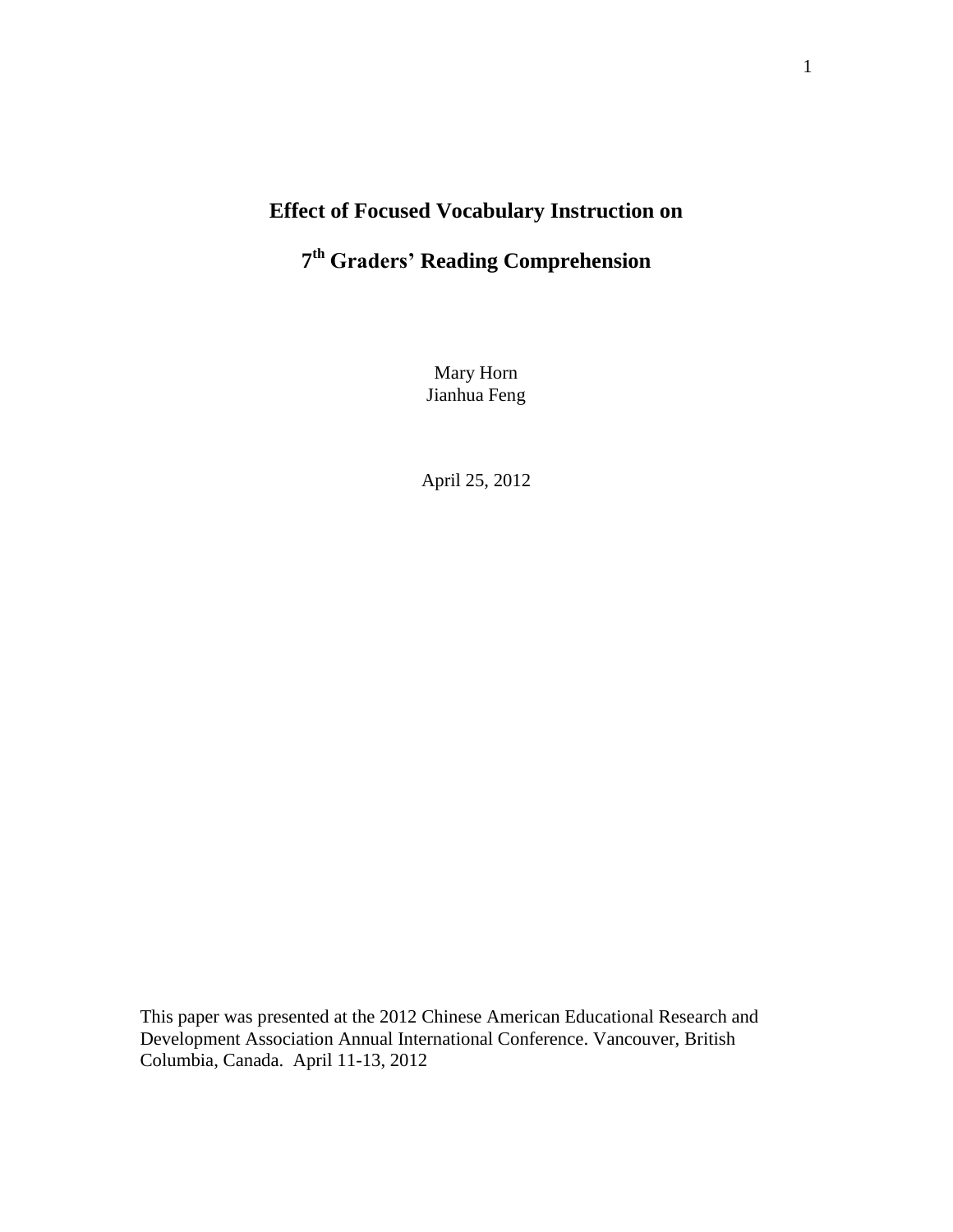### **Abstract**

This study reports an investigation on the effects of directed vocabulary and whole class instruction on improving students' vocabulary acquisition and reading comprehension. Fifty-eight seventh grade students participated in the study, and a pre-test/post-test experimental design was employed. The results did not indicate any statistically significant differences between the control and experimental group in reading comprehension or vocabulary acquisition. However, considerable differences were found in favor of the experimental group in reading comprehension.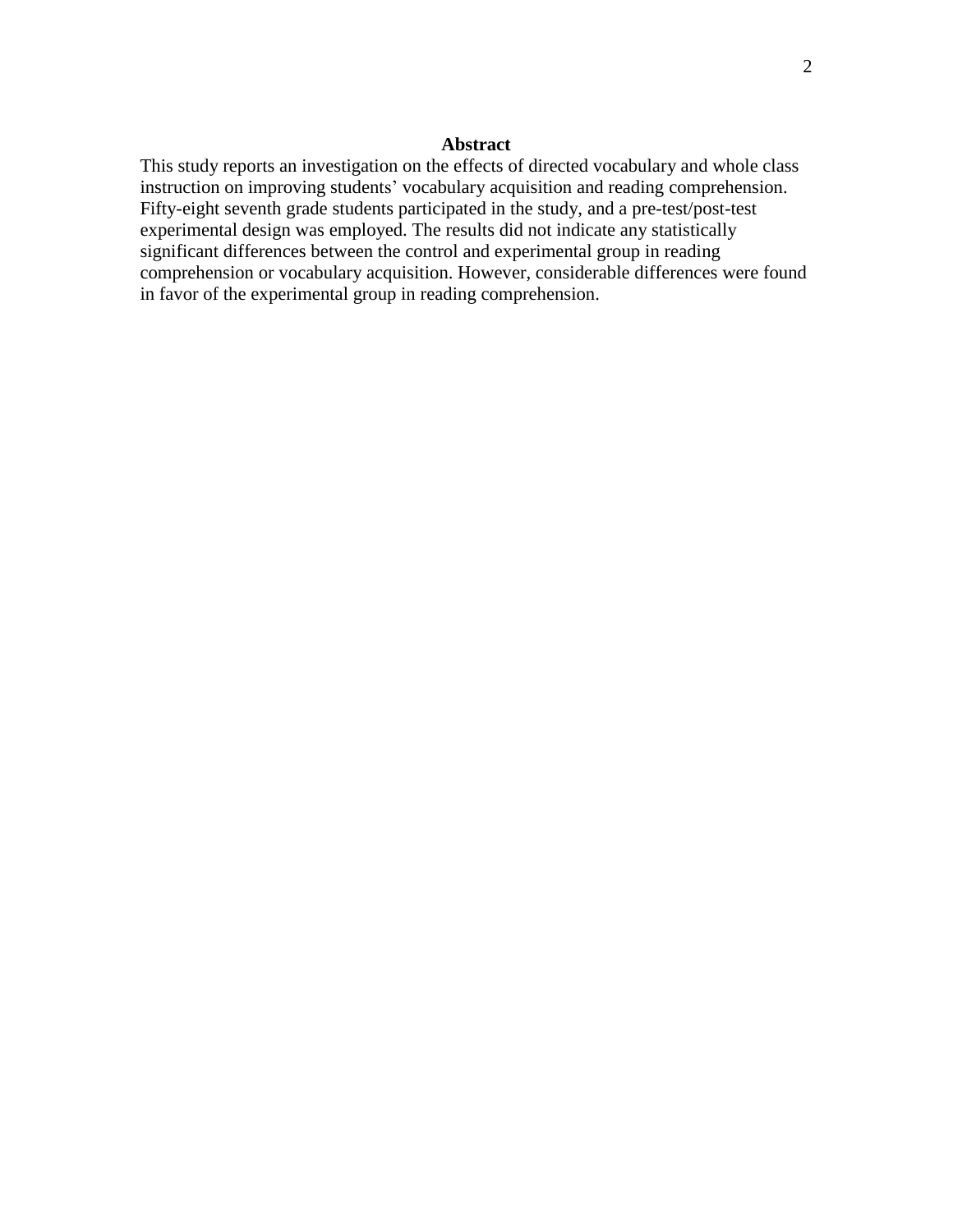### **Introduction**

The No Child Left Behind Act of 2002 has prioritized for all school systems and the teachers therein to meet required, rigorous standards of education. It has also resulted in monitoring accountability through the use of high stakes tests to measure success. Many teachers and student advocates have lamented that more emphasis has been placed on teaching the skills and tools required to pass the test instead of teaching for learning. Teachers who previously would not "teach to the test" have found they have little choice in this climate of high-stakes accountability. School districts are focused on test scores and students, parents, and teachers are very aware of the consequences of their school not meeting Annual Yearly Progress (AYP). From the beginning of the school year, the focus on test-prep skills and test taking strategies is prevalent. In that light, reading comprehension becomes a critical skill.

In order to understand and remember content material and to be able to analyze test questions and identify the correct answers, students must be able to comprehend the textbooks they are using and the tests they are required to take. Vocabulary knowledge plays a critical role in people's lives and future possibilities (Beck, McKeown, & Kucan, 2002). In fact, "it is clear that a large and rich vocabulary is the hallmark of an educated individual. A large vocabulary repertoire facilitates becoming an educated person to the extent that vocabulary is strongly related to reading comprehension in particular and school achievement in general" (Beck et al., p. 1). The purpose of this study is to investigate the effect of a directed or focused vocabulary instruction format within a current  $7<sup>th</sup>$  grade literacy program to determine if the vocabulary instruction significantly improves adolescents' reading comprehension.

#### **Literature Review**

Vocabulary instruction is critical for students to develop reading comprehension. Many students may be able to decode the words they are reading, but if they cannot recognize the meaning of those words, their comprehension will be ultimately impaired.

Heilman, Blair, and Rupley (2002) stated that "enhancing the development and growth of the vocabulary of students, especially those who are experiencing difficulties, enables them to better comprehend what they read, make inferences within and between texts they read, and increase their abilities to comprehend" (p. 12). On any given day, students experience new ideas and new words in all content areas that can enhance their comprehension or hinder it if they cannot develop any understanding of the specific words encountered. As Harmon (2005) pointed out, "The language of different content areas presents an even greater challenge, as most words in these areas are low-frequency words, many of which do not appear in other contexts. Such limitations narrow the multiple exposures students need to internalize word meanings and develop word ownership." Students who engage in reading on their own time, have more exposure to a greater variety of vocabulary and, more importantly, to a greater variety of new and difficult vocabulary, which provides opportunities for more exposures to low-frequency words.

A focused vocabulary curriculum that encourages readers to develop word meaning can result in higher levels of reading comprehension. Reading comprehension is defined as "deriving meaning from text when they (the readers) engage in intentional problem solving" (National Reading Panel, 2000, p.15). In a longitudinal study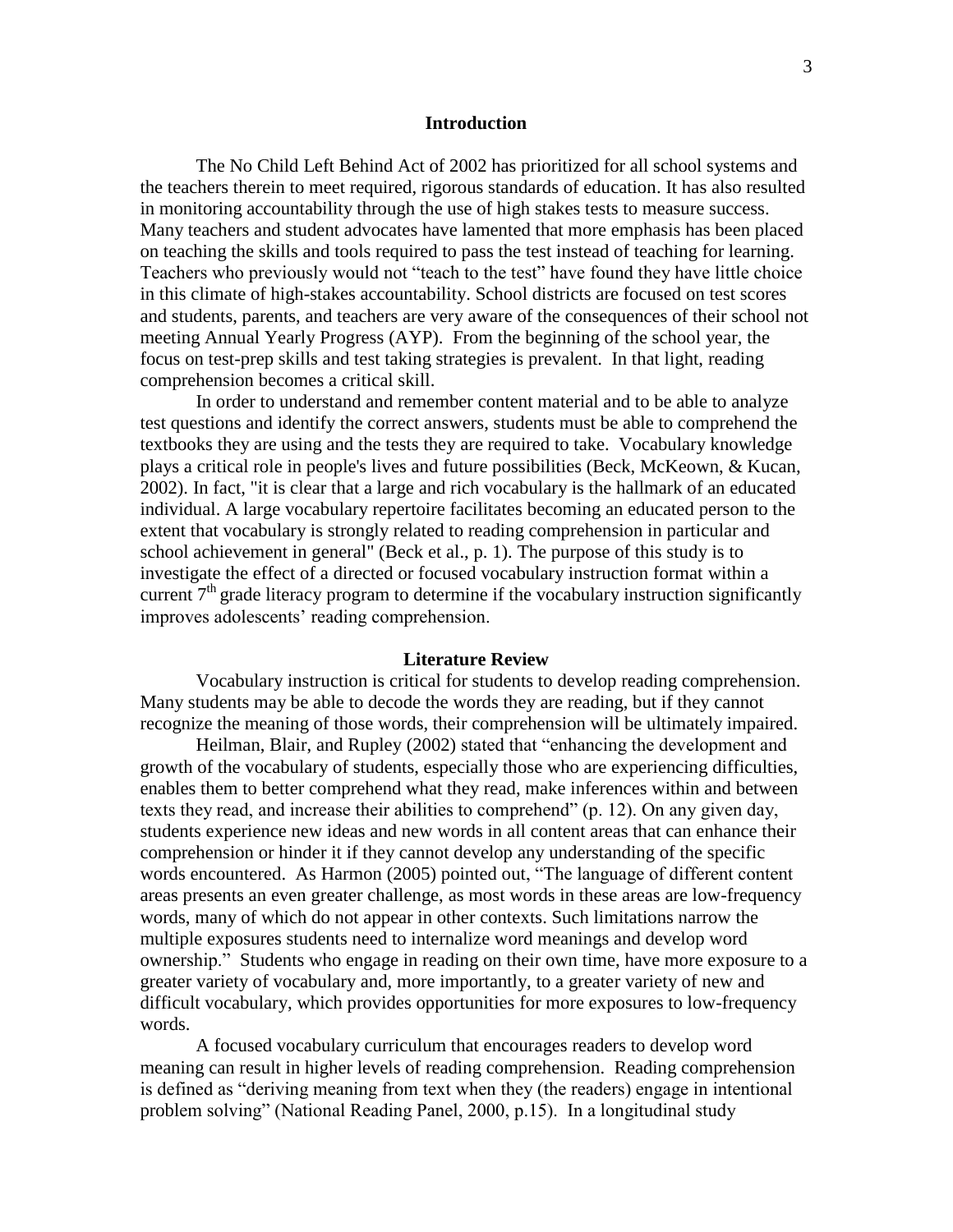conducted by Cunningham and Stanovich (1997), it was discovered that vocabulary knowledge in first grade accounts for more that 30% of the variance in reading comprehension in eleventh grade. It seems, therefore, if students are provided a rigorous and consistent curriculum of vocabulary instruction from early elementary years through high school, most would benefit from increased comprehension of content reading.

All students can benefit from direct vocabulary instruction. A student who is reading on grade level, emerging, or struggling, as well as ESL students must be given the means to develop vocabulary. In an experimental study conducted by Gaudio (2003), upper elementary ESL students were identified as poor or non-readers on the STAR reading test. This group of students was then taught using an intense vocabulary program for a period of three months. Within this time, the students were exposed to multiple vocabulary strategies, which they practiced daily. At the conclusion of the time frame, the students were administered the STAR computer adaptive reading test for a second time. The intervention had a positive effect on the students reading scores. The overall class average increased from a grade equivalent of kindergarten – third month to a first grade first month level.

According to McKeown and Beck (2003), "activities that encourage deep processing challenge students to move beyond memorizing simple dictionary definitions to understanding words at a richer, more complex level" (p. 154). By including focused vocabulary activities into everyday literacy instruction, students' abilities to better comprehend and infer meaning from what they read will be increased. Rupley and Nichols (2005) encourage programs that use reading and vocabulary instruction. Of the various activities they suggest, Frayer diagrams, concept analysis diagrams, semantic maps, concepts of definition organizers, and teaching relationships among words, all have produced positive results with students. However, learning new words is not sufficient to improve reading comprehension. Students must apply their understanding of these words while reading content area textbooks in order for them to gain meaning from the text. Joshi (2005) reported a study in which the widely used Drop Everything and Read (DEAR) program was modified to encourage students to only write notes to each other. Pre and Post test results on the Stanford Diagnostic Reading Test- IV demonstrated that the treatment group's vocabulary skills improved significantly compared to the control group. They used more words and wrote in longer, more complex sentences.

One of the most persistent findings in reading research is that the extent of students' vocabulary knowledge relates strongly to their reading comprehension and overall academic success (Baumann, Kame'enui, & Ash, 2003; Becker, 1977; Davis, 1942; Whipple, 1925). This makes sense, because to get meaning from what they read, students must have a vocabulary that includes many words and the ability to use various strategies to identify the meanings of new words when they come upon them. Students without large vocabularies or effective word-learning strategies often struggle to achieve comprehension. Their experiences with reading set in motion a cycle of frustration and failure that continues throughout their school years. Because these students don't have sufficient word knowledge to understand what they read, they typically avoid reading. Because they don't read very much, they don't have the opportunity to see and learn many new words. In terms of vocabulary development, good readers read more, become better readers, and learn more words; poor readers read less, become poorer readers, and learn fewer words.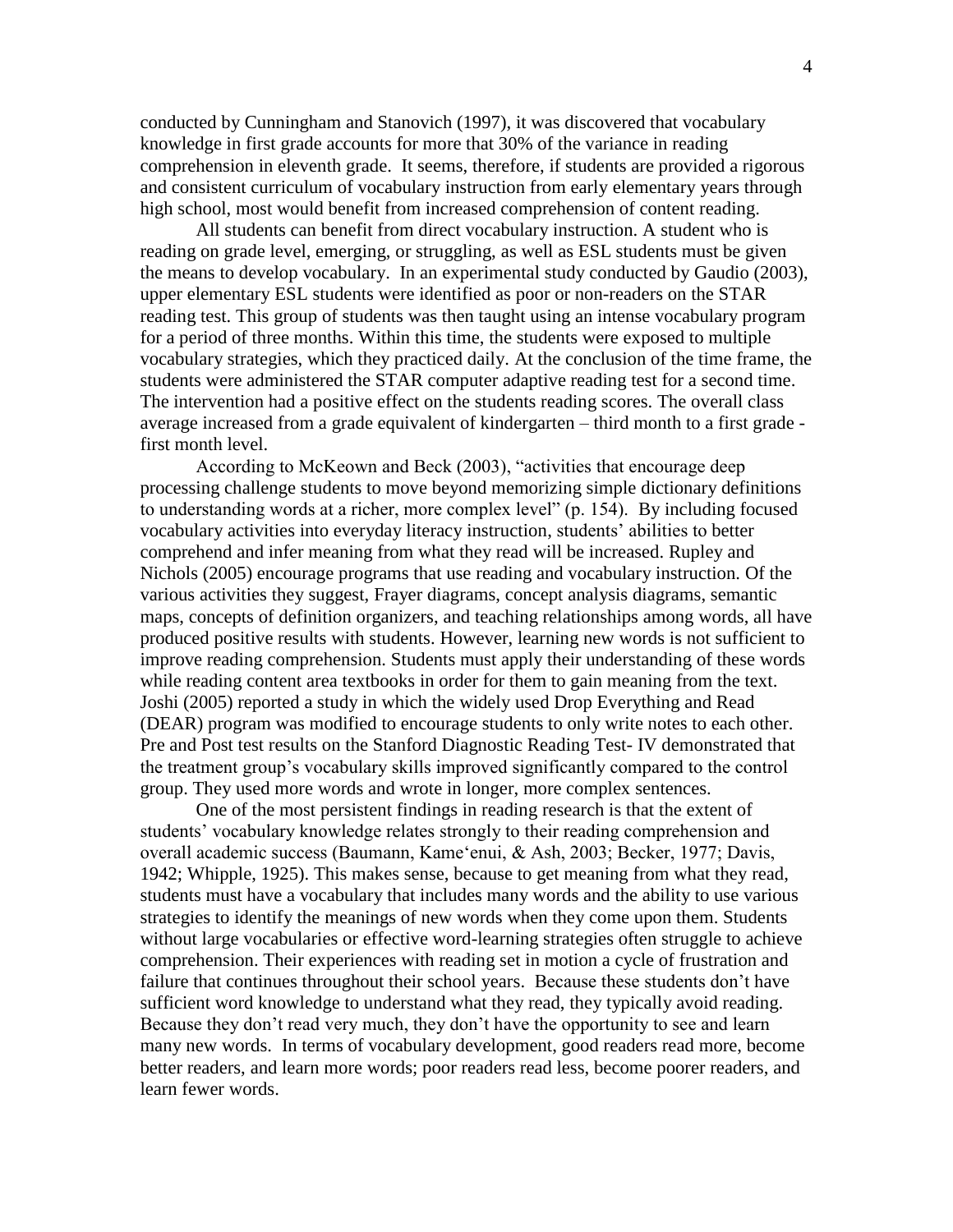### **Statement of Research Problem**

The emphasis in today's vocabulary instruction should be to teach vocabulary in context not in isolation. If an adolescent who is already struggling with reading is expected to use context clues or textbook glossaries to identify unfamiliar word meanings, they will usually skip the word which results in little or no comprehension of the underlying text meaning. As noted in the literature, direct vocabulary instruction plays a significant role in improving students' reading comprehension. The purpose of this study is to investigate the effect of a directed or focused vocabulary instruction format within a current  $7<sup>th</sup>$  grade literacy program to determine if the vocabulary instruction significantly improves adolescents' reading comprehension.

### **Method**

### **Overview of the Project**

For this research, a quasi-experimental design was used. The research attempted to identify if there was a benefit to teaching content vocabulary related to the reading of a text selection to enhance reading comprehension in seventh grade students. One group of students used vocabulary acquisition strategies before, during, and after reading and a second group was given the reading without any focus on any content specific words. Students in the control group (Group 1) were given a vocabulary pre-test over the selected text vocabulary words, after which they were instructed to read the selection followed by participation in small-group and whole class discussion of the selection. After discussions, the students in this group took a comprehension, mixed response posttest. The experimental group (Group 2) was administered the same pre-test, but before and during reading the text selection, this group was provided with vocabulary acquisition interventions. The interventions consisted of:

### **Before Reading Strategies**

- o Activating prior knowledge
- o Focusing on a small number of important words

### **During Reading Strategies**

- o Encouraging the use of context clues to identify meanings of unknown words
- o Using graphic organizers to provide opportunities for multiple exposures to and development of word knowledge

### **After Reading Strategies**

o Encouraging deep processing to integrate new words into their working vocabularies

After these interventions this group was given the post-test and all scores were analyzed.

#### **Research Question**:

Does direct vocabulary instruction have positive effect on reading comprehension of seventh graders? Specifically, Do  $7<sup>th</sup>$  graders who receive direct content vocabulary instruction prior to reading content text perform better in reading comprehension than those students who are given content text reading with no direct vocabulary instruction?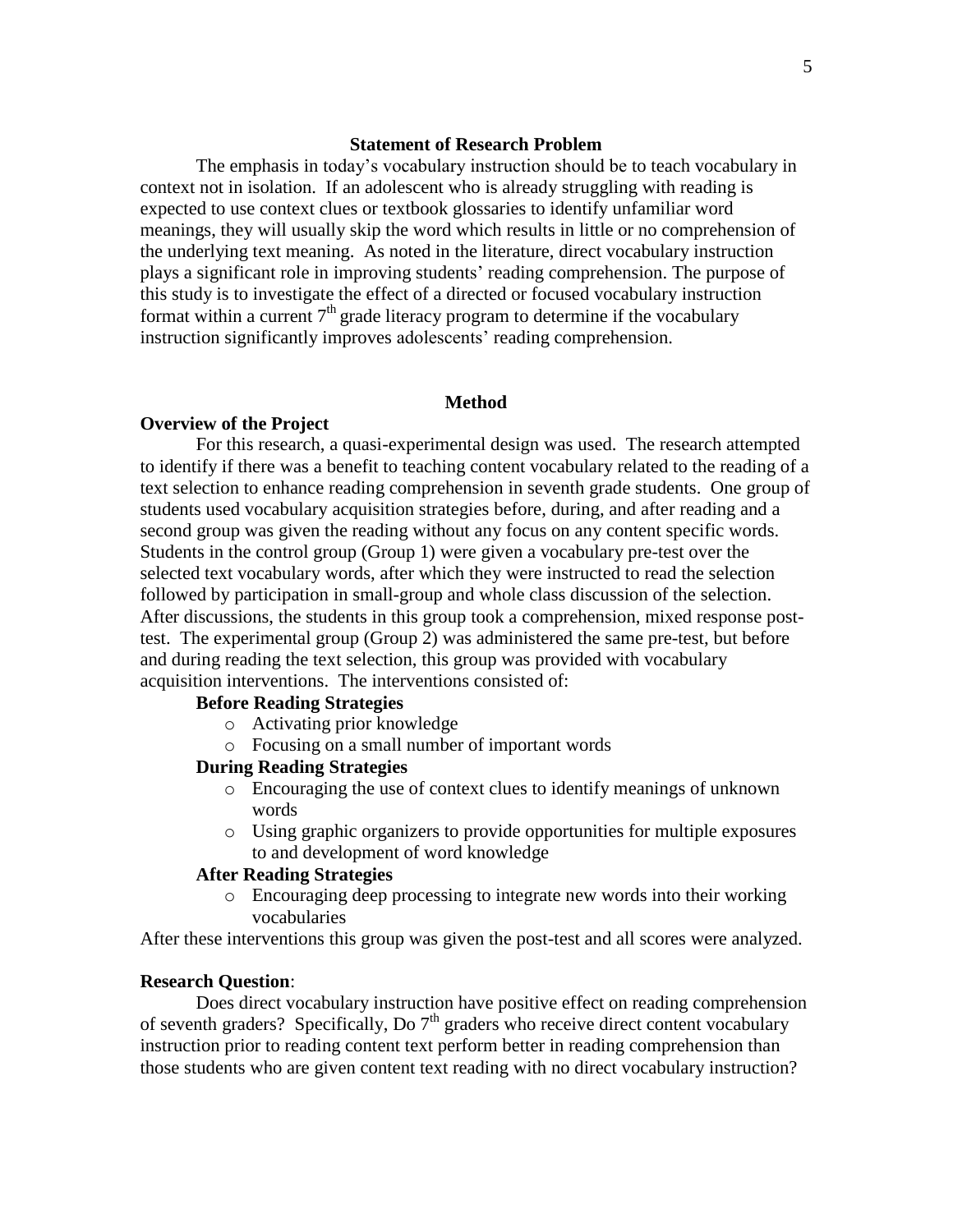### **Description of the Sample**

The participants for this study were two classes of seventh grade students from a middle school in the southeastern region. The classes were two reading classes identified as language arts (literature focused) enrichment classes by local administration. Each class consisted of 29 students, ranging from low to middle socioeconomic status and diverse backgrounds. The students are randomly assigned to on-level classes by school administration at the beginning of the school year, and they are representative of the students in the seventh grade at this middle school. One of the two classes was randomly assigned as the treatment group who received direct vocabulary instruction before content reading, and the other class was the control group who received no direct vocabulary instruction. The school where the research took place, is only four years old and has met AYP every year since opening. The school is located in a fairly affluent school zone. Students comprise a mix of all ethnicities, except for Native American, for which there are no students enrolled. The school has a student population of approximately 1300 6th, 7th, and 8th graders. Economically disadvantaged students make up 18% of the total, students with disabilities make up 11%, and English Language Learners make up 1%. The school is not a Title I school, and has no after school support programs for struggling students. Many of the teachers at the school, however, offer their own before or after school tutoring sessions for the students they teach as well as past students who might need review time. There is much support within the school for students both academically and socially and the pervasive atmosphere for students is very positive.

The students who participated in this study consisted of two classes of on-level  $7<sup>th</sup>$ grade students. Of the fifty-eight participants, twenty-eight were female (48%) and thirty were male (51%). The average age of all students was 12.6 (twelve years/six months) with the youngest being 12.0 and the oldest 13.3. The ethnic make-up of all students was 62% Caucasian, 31% African American, 5% Hispanic, and 2% Asian. All the students placed in these classes had been previously identified as on-level, that is, no special needs students included (learning disabled or gifted) as identified by the previous year's CRCT scores. The average CRCT score was 817 with three students having scores below the mandated pass score of 800. These scores, 798, 798, 796, were erased after the students attended CRCT Summer School and were given the opportunity to re-take the test. All three passed with scores of 802, 810, and 800 respectively. The only other criteria used to measure student abilities was each students' Lexile measure, an indicator of reading ability. These scores were identified on the CRCT results from 2009. The average Lexile measure for all students was 1040L with the lowest score being 700L and the highest being 1250L, with the Lexile range for  $6<sup>th</sup>$ ,  $7<sup>th</sup>$ , and  $8<sup>th</sup>$  grade students falling between 665L and 1100L. In addition, the text that was chosen for students to read had a Lexile text measure of 925L and a Mean Sentence Length of 18.27, well within the measure for middle grades of 850L to 1100L.

### **Data Collection**

Reading ability, as identified using students 2009 Lexile Reading Scores, was obtained for each participant in the study as a measure of participant's reading comprehension level prior to the experiment. An unpaired *t*-test was run to identify the comparative pre-test scores of the study groups that showed no statistical significant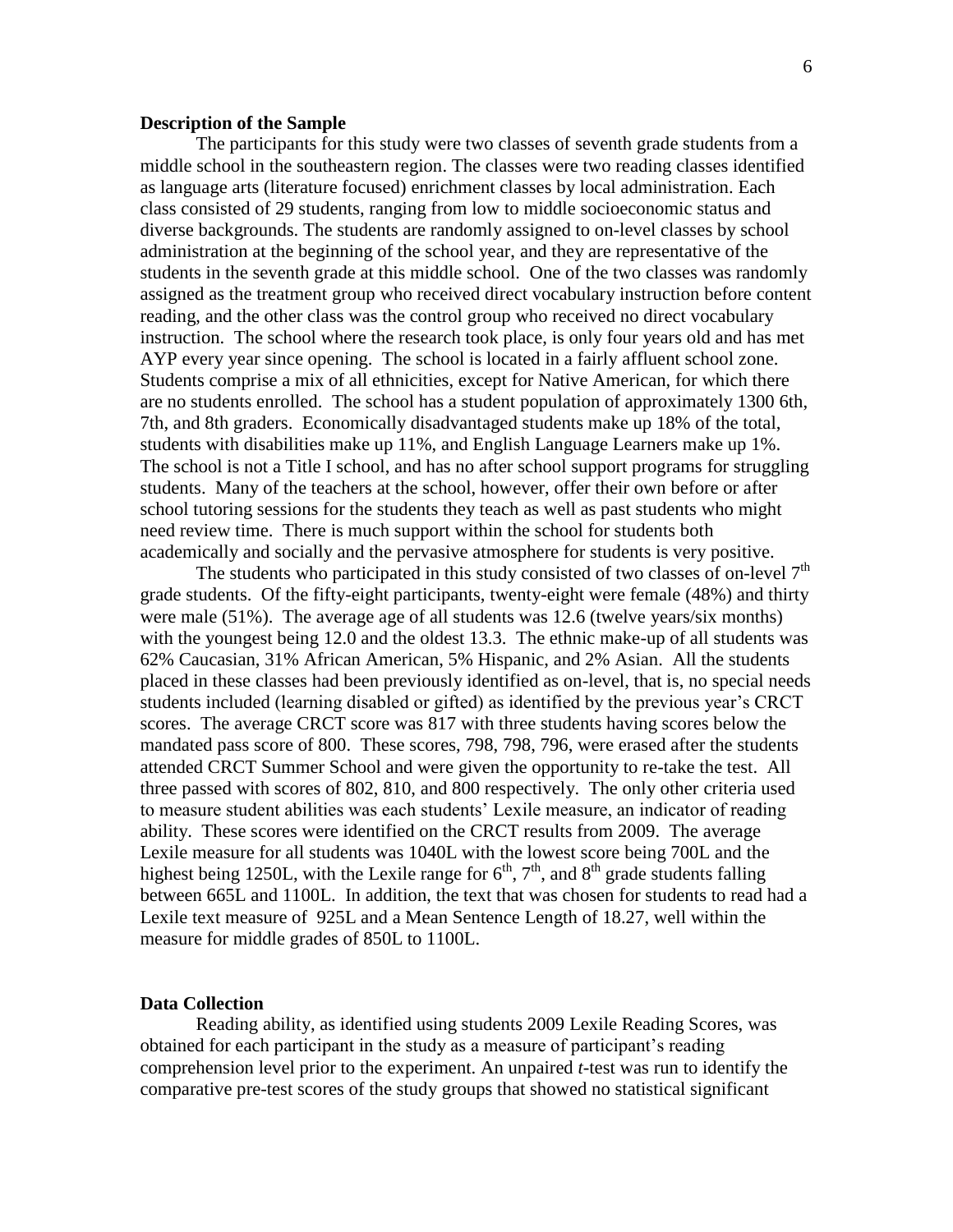| rapie 1<br>Comparison of Group Pre-Test Scores |    |       |       |                           |               |
|------------------------------------------------|----|-------|-------|---------------------------|---------------|
| Group                                          |    |       | SD    | Mean<br><b>Difference</b> |               |
|                                                | 29 | 66.52 | 18.74 |                           |               |
|                                                | 29 | 62.03 | 14.64 | 4.1                       | 1.01(p > .05) |

differences; two-tailed P value of  $0.3145$ ,  $t = 1.0150$ , with the mean score of Group 1  $(M = 66.52)$  being only slightly higher than the mean score of Group 2 ( $M = 62.03$ ).

Lexile levels provide a description of a student's reading comprehension ability. A student receives his or her Lexile measure through formal methods such as a linking assessment where the reporting scale of a norm-referenced or criterion-referenced assessment is linked with the Lexile scale, in this case, the students' 2009 Criterion Referenced Competency Test (CRCT) results, or through informal methods such as listening to a student read a book with a known Lexile measure. In addition, participants' test scores from a teacher developed reading comprehension test were obtained at the beginning of the experiment as a baseline score for comparison within and between the two groups. The reading selection chosen for this experiment was the short story "Amigo Brothers," by Piri Thomas. This story has a Lexile measure of 1110L with a Mean Sentence Length 18.27 words, well within the reading abilities of the students in the two groups whose Lexile scores ranged from a low of 700 to a high of 1250 which represent expected scores for this age group. Typically, a reading selection within a 250 point spread above and below a Lexile measure is considered within a reader's comprehension range, in other words, the reader will be able to understand approximately 75% of the text with no assistance. A Lexile measure does not, however, address the content or quality of the book. By choosing a well known middle grades short story written by a well respected juvenile fiction author and having as its central characters two teenage boys with the theme of competition among friends, the content interest and quality of the selection were addressed.

This experiment was begun during the first week of February, after administering the pre-test to both groups of students. The experiment lasted until the end of the third grading period, which was within the second week of March for a total duration of four weeks. The control group received no specific instruction for this experiment and was finished with the pre-test, reading, and post-test within five days. The intervention group received a series of eight lessons that focused on vocabulary meaning, identifying vocabulary in context, and story comprehension. After the lessons were complete, the students in Group 2 took the comprehension test as the post-test and all test results were analyzed.

#### **Data Analysis and Results**

**Table 1**

To test the effects of vocabulary instruction on the reading comprehension of  $7<sup>th</sup>$ grade students, the following null hypothesis was tested at .05 level of significance.

Direct vocabulary instruction will have no positive effect on reading comprehension.  $7<sup>th</sup>$  grade students who receive direct content vocabulary instruction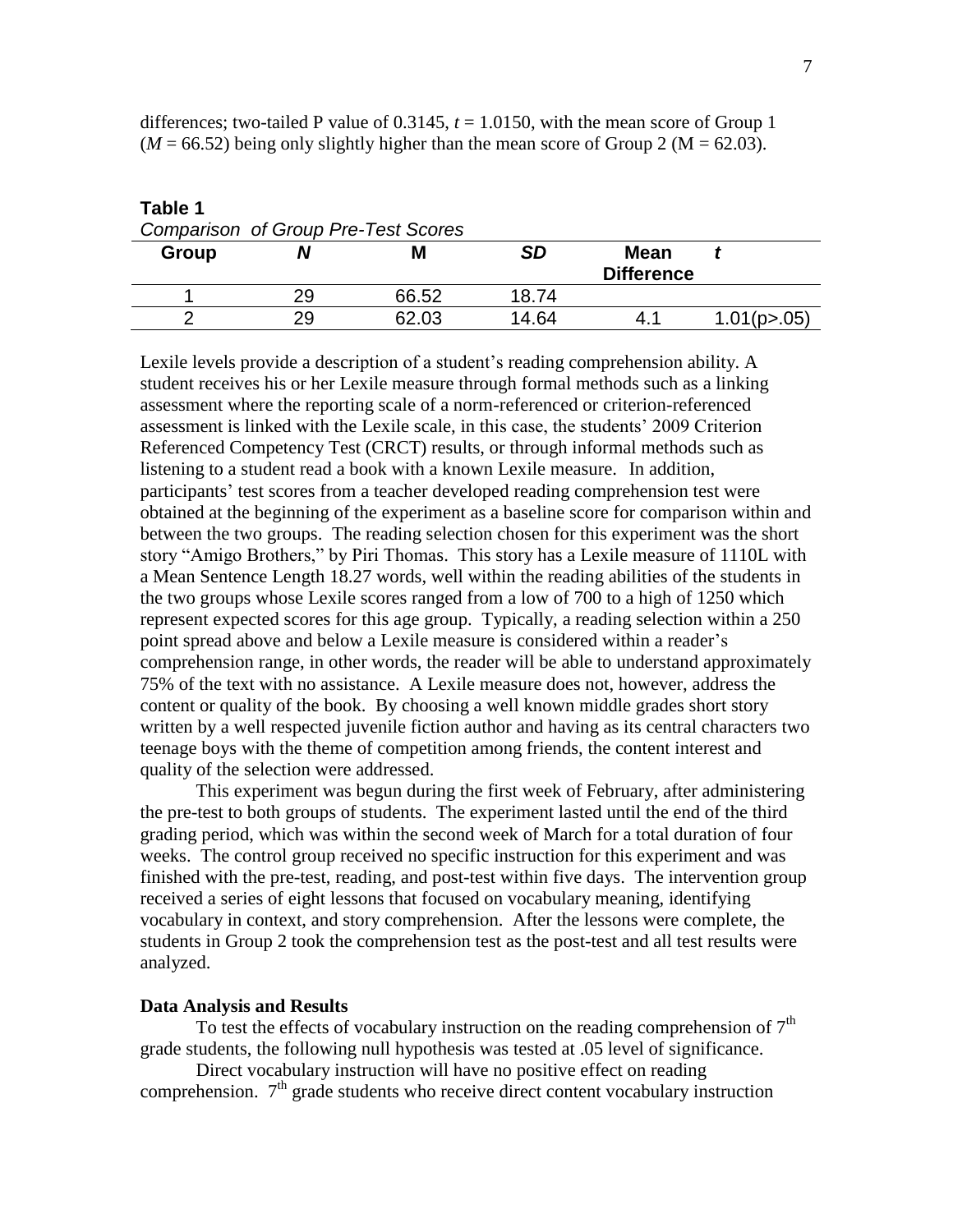prior to reading content text will perform no better in reading comprehension than those students who are given content text reading only with no direct vocabulary instruction.

An independent or unpaired t-test was used to determine if there was a significant difference in reading comprehension between the two study groups. The computer program used to run this data analysis was GraphPad QuickCalcs, a free online statistical calculator. Pre- and post-test scores were compared for the two groups to determine if the instructional methods of the teacher had any effect on student achievement.

Results indicated no significant increase in test scores from baseline through intervention of the experimental group over the control group. Table 2 presents the mean and standard deviation for each group at pre- and post-test.

### **Table 2**

|                           |    | <b>Pre-test</b>  |           | <b>Post-test</b> |              |
|---------------------------|----|------------------|-----------|------------------|--------------|
| Group                     |    |                  | <b>SD</b> | M                | <b>SD</b>    |
|                           |    |                  |           |                  |              |
|                           | 29 | 66.52            | 18.74     | 75.93            | $17.60$ 2.3* |
|                           |    |                  |           |                  |              |
|                           | 29 | 62.03            | 14.64     | 79.86            | 12.88 8.0*   |
|                           |    | $t=1.01(p>0.05)$ |           | $t=.97(p>.05)$   |              |
| also the<br>$\sim$ $\sim$ |    |                  |           |                  |              |

### *Comparison of group pre- and post-test scores*

 $*<sub>p</sub><sub>0.05</sub>$ 

The data indicated in Table 2 show that the mean score for Group 1 (control) pretest, even though higher than for Group 2 (intervention) was not statistically significant. The mean score for Group 2 ( $M = 79.86$ ) post-test is not significantly different from the mean score of Group 1 ( $M = 75.93$ ).

The null hypothesis is therefore accepted, which means direct vocabulary instruction had no significant positive effect on reading comprehension; that  $7<sup>th</sup>$  grade students who received direct content vocabulary instruction prior to reading content text performed no better in reading comprehension than those students who were given content text reading only with no direct vocabulary instruction.

However, when analyzing the pre- and post-test scores for median test score point gains, the data indicate Group 2 gains to be almost twice that of Group 1. Median test scores for Group 1 increased an average of only 9.82 points while Group 2 scores increased by 17.77 points, which indicates that students in the experiment group had larger gains in reading comprehension. Consequently, when data for the groups was analyzed by gender, the median test score percentage gains were even more pronounced.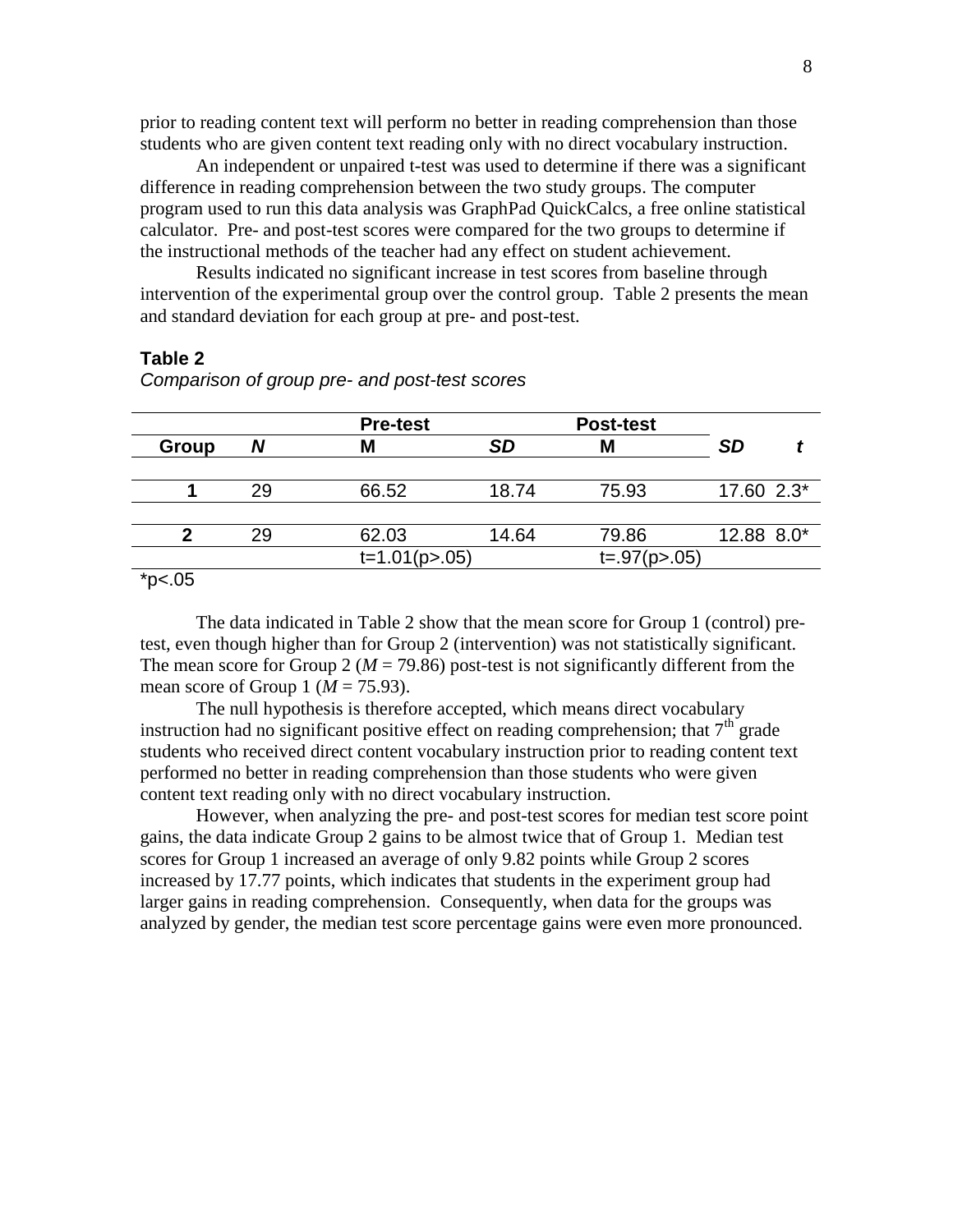### **Table 3**

| N  | Pre-<br><b>Test</b> |           | <b>Post-</b><br>Test |           |
|----|---------------------|-----------|----------------------|-----------|
|    | Μ                   | <b>SD</b> | М                    | <b>SD</b> |
|    |                     |           |                      |           |
| 19 | 63.95               | 20.18     | 74.16(10.21)         | 20.28     |
|    |                     |           |                      |           |
| 12 | 61.25               | 12.82     | 79.58(18.34)         | 12.49     |
|    |                     |           |                      |           |
| 10 | 71.40               | 15.44     | 79.30 (7.9)          | 11.07     |
|    |                     |           |                      |           |
| 17 | 62.47               | 16.13     | 80.06(17.59)         | 13.53     |
|    |                     |           |                      |           |

*Comparison of pre- and post-test scores by gender and by group*

**Table 4** *Comparison of pre- and post-test scores by gender* **Boys** *N* **M** *SD* **Mean Difference** *t* Pre-Test 31 64.87 16.81 Post-Test 31 76.93 18.94 2.13 2.61<sup>\*</sup> **Girls** *N* **M** *SD* **Mean Difference** *t* Pre-Test 27 63.63 17.02 Post-Test 27 78.69 11.10 5.92 3.80\*

### **Discussion and Conclusion**

The purpose of this study was to determine if direct vocabulary instruction would positively impact  $7<sup>th</sup>$  grade students reading comprehension. The results indicated that there was no significant difference in the performance on post-tests of the experimental group. Specifically, the use of direct vocabulary instruction led to a mean test score increase of only 3.93 percentage points over the control group. These findings do not corroborate previous research on the correlation between vocabulary knowledge and reading comprehension. The explanation for this could be due to the brevity of the experimental time frame. Many of the previous studies related to this research topic have been longitudinal studies, lasting at least for an entire school year. However, upon further analysis of the data, the experimental group appears to have a considerably greater increase in their average test scores from pre- to post-test than did the control group. The data showed that even though the experimental group started with a lower mean test score of 62.03, they achieved an increase of 17.83 percentage points, nearly double the increase of the control groups' 9.41 points. This result has practical significance because it seems to indicate that instruction over a period of time has a positive effect on students learning. It also suggests that vocabulary instruction for those students with the lowest assessed vocabulary knowledge to begin with, do, in fact, benefit significantly from direct vocabulary instruction. Upon examination of individual students' post-test scores, more of the comprehension questions were answered correctly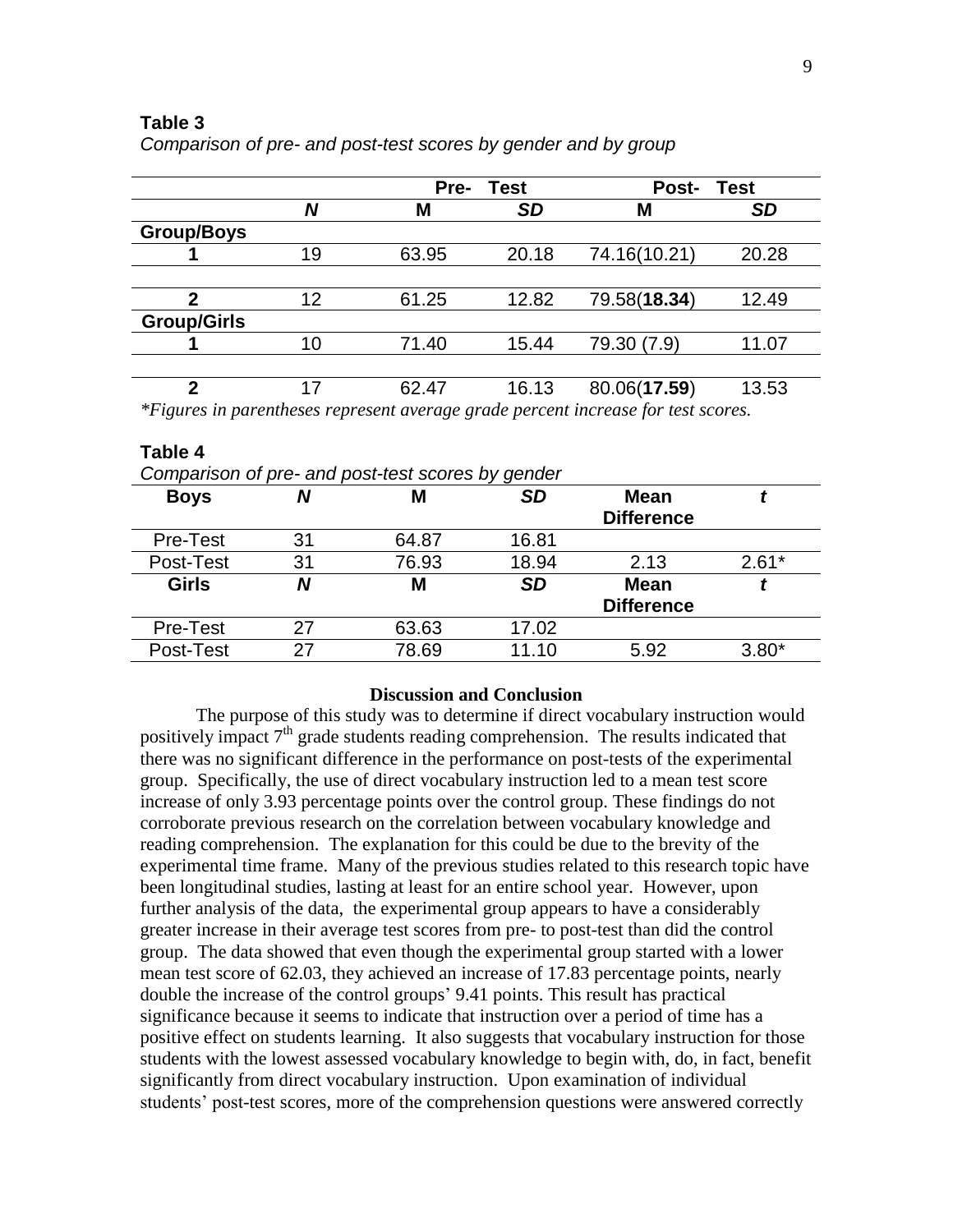by those students who had the greatest point increase from pre- to post-test than by those students who already knew the content vocabulary as indicated by their pre-test scores, therefore, indicating that "greater learning" did occur for them. This is supported by the research conducted by Heilman, Blair, and Rupley (2002) in which they concluded that students with vocabulary difficulties exhibited increased abilities to understand reading selections when given the opportunity to develop their vocabularies.

A number of limitations must be considered when interpreting the findings of this investigation. First, the sample consisted of only two classes of students. These classes were made up of a generalized cross-section of  $7<sup>th</sup>$  grade students. In order to increase the external validity of the findings, the study would need to be replicated using many more students. Second, all materials used were created by the teacher and might not be the most reliable measurement instruments for this experiment. In future investigations of this sort, the same measurement instruments and vocabulary activities used by other researchers could be utilized in order to replicate, more specifically, the previous results. Also, the study included only seventh-grade on-level students and, therefore, needs to be replicated with a broader range of students across a variety of age and grade levels and content areas, as well as ability and disability categories (advanced placement and special-ed students). The brevity of the study, as previously stated, could be a significant limitation. Students need to be taught the process of understanding vocabulary and then given multiple opportunities and exposures to many new words in order to truly impact their understanding and correct use of these new words. And finally, by using a teacher or teachers, other than the researcher, to conduct the vocabulary lessons with the students might result in different outcomes of the experiment.

However, despite the small sample size, the findings have implications for practice for teachers and researchers. For example, the study demonstrated that the use of direct vocabulary activities before, during, and after reading a selected text was effective at improving the comprehension of some students as indicated by their test scores. The structured format of the concept model (designing a diagram of the vocabulary word, writing the definition and characteristics, and providing examples and non –examples) provided students and teachers with a concrete outline or picture of the content-area vocabulary words to be learned compared to no direct instruction. Several students showed test gains of twenty points on the post-test from the pre-test as a result.

In this study it was seen that the experimental group answered a significantly greater number of vocabulary dependent comprehension questions correctly following the teaching and learning activities than did the control group. This finding, that improving the ability to infer meanings from written context leads to increases in vocabulary knowledge, which in turn leads to improvements in reading comprehension, provides evidence in favor of there being a direct relationship between vocabulary instruction and reading comprehension.

Further research on the need for increasing vocabulary knowledge in middle grade students is necessary but should focus on teaching students how to independently conceptualize the meaning of words without teacher intervention. Students need to know and be fluent with a number of strategies for identifying word meanings in order to facilitate their understanding of texts whether in the classroom or reading on their own. When students know that they can learn or "figure out" unknown words on their own, they will begin to develop a level of comfort with reading that many do not have. It has been our experience as a middle school literature teachers that students, no matter what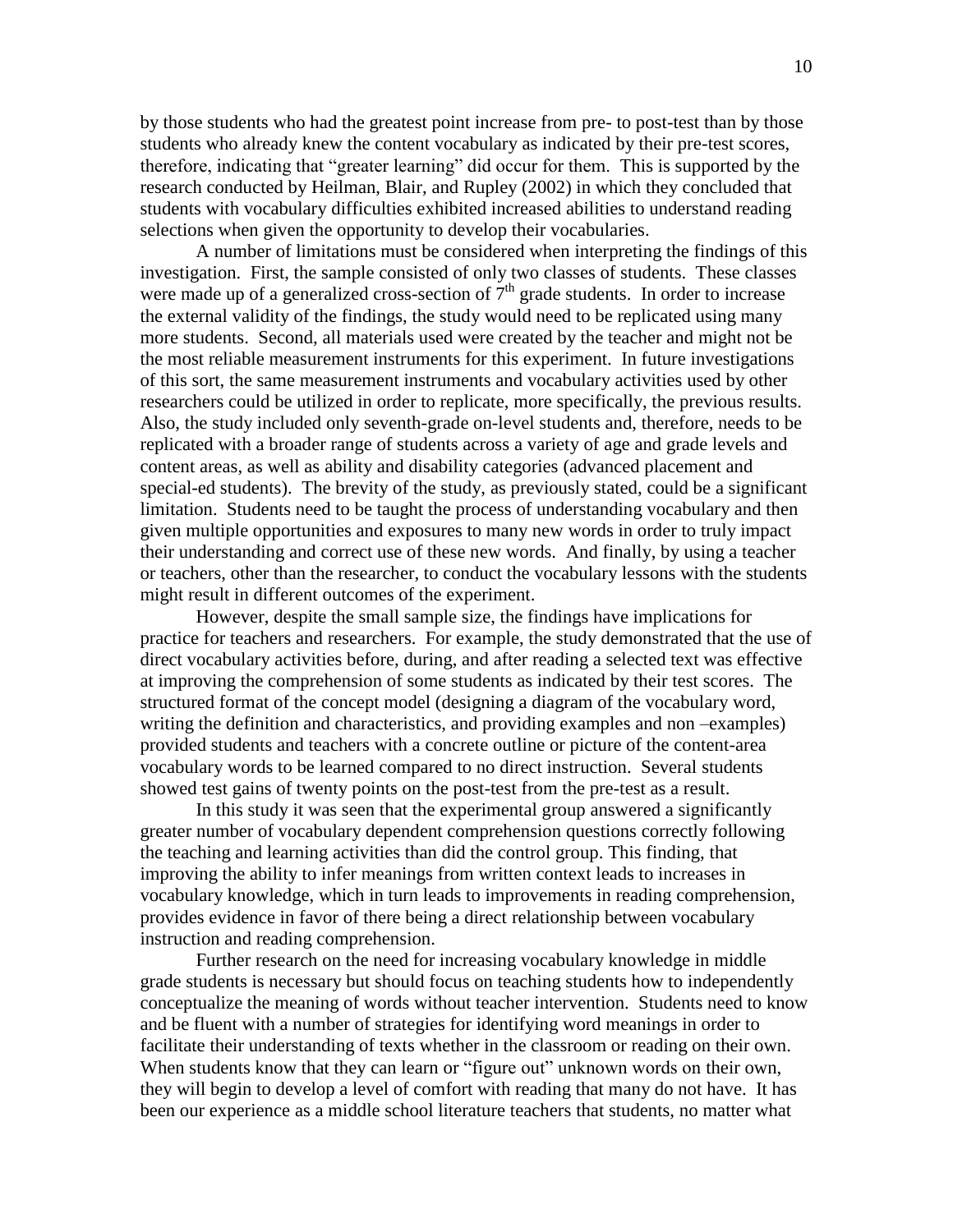their Lexile score may be, want to read books and truly do enjoy reading, if they have the opportunity to read something that is at their comfort (independent), not frustration, level. It goes without saying, though, that as educators, it is our obligation and responsibility to challenge and encourage our students to take on more and more challenges in the name of "learning and progress." But for a student to achieve success in this area, teachers must teach them first how to be successful with single words. If we are to agree with the research of Cunningham and Stanovich (1997), then vocabulary instruction must begin in the primary grades and must continue throughout a child's years in school with a rigorous focus on vocabulary acquisition and development. It is imperative that students move past the dictionary definition of words alone to the more complex cognitive function of knowing all about a word as it relates to literacy and comprehension.

#### **References**

- Braze, D., Tabor, W., Shankweiler, D., & Mencl, W. (2007). Speaking Up for Vocabulary: Reading Skill Differences in Young Adults. *Journal of Learning Disabilities*, *40*(3), 226-243. Retrieved from ContentSelect Research Navigator database.
- Fore III, C., Boon, R., & Lowrie, K. (2007). Vocabulary Instruction for Middle School Students with Learning Disabilities: A Comparison of Two Instructional Models. *Learning Disabilities -- A Contemporary Journal*, *5*(2), 49-73. Retrieved from ContentSelect Research Navigator database.
- Foster, W., & Miller, M. (2007). Development of the Literacy Achievement Gap: A Longitudinal Study of Kindergarten Through Third Grade. *Language, Speech, & Hearing Services in Schools*, *38*(3), 173-181. Retrieved from Content Select Research Navigator database.
- Harmon, J., Hedrick, W., & Wood, K. (2005). Research on Vocabulary Instruction in the Content Areas: Implications for Struggling Readers. *Reading & Writing Quarterly*, *21*(3), 261-280. doi:10.1080/10573560590949377.
- Harmon, J., Hedrick, W., Wood, K., & Gress, M. (2005). Vocabulary Self-Selection: A Study of Middle-School Students' Word Selections from Expository Texts. *Reading Psychology*, *26*(3), 313-333. Retrieved from ContentSelect Research Navigator database.
- Heilman, A.J., Blair, T.R., & Rupley, W.H. (2002). *Principles and practices of teaching*  th reading. (10 ed). Columbus, OH: Merrill.
- Joshi, R.M. (2005). Vocabulary: A critical component of comprehension*. Reading & Writing Quarterly, 21*, 209-219.
- McKeown, M.G., & Beck, I.L. (2003). Direct and rich vocabulary instruction. In J.F. Baumann & E. J. Kame'enui (Eds.). *Vocabulary Instruction: Research to Practice*, (13-27). New York: Guilford.
- Nash, H., & Snowling, M. (2006). Teaching new words to children with poor existing vocabulary knowledge: a controlled evaluation of the definition and context methods. *International Journal of Language & Communication Disorders*, *41*(3), 335-354. http://search.ebscohost.com, doi:10.1080/13682820600602295
- Nelson, J., & Stage, S. (2007). Fostering the Development of Vocabulary Knowledge and Reading Comprehension Though Contextually-Based Multiple Meaning